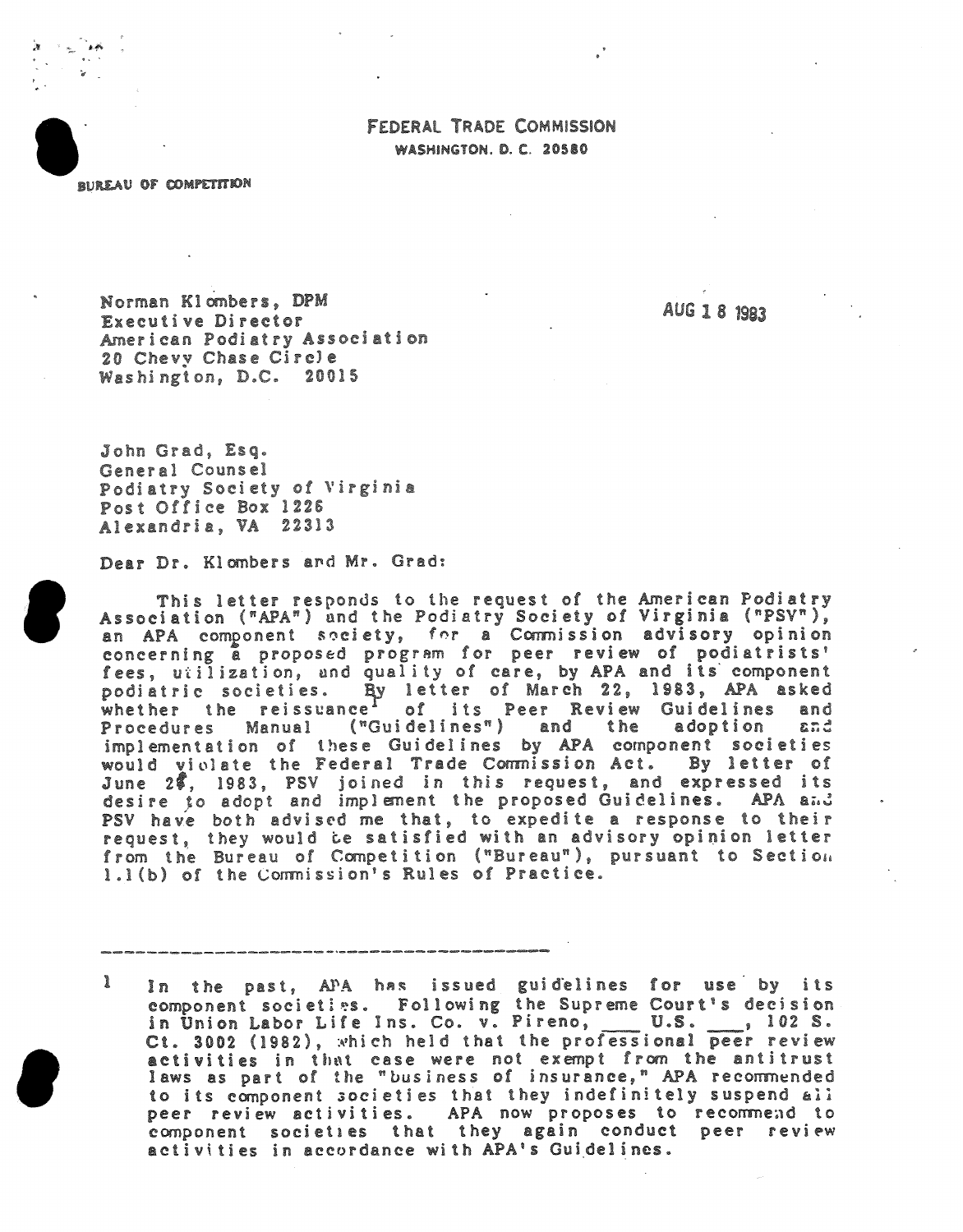According to the information you have provided, APA is a nonprofit corporation existing as a confederation of fifty-two (52) component societies, with a total membership of<br>approximately 8,200 doctors of podiatric medicine located throughout the United States. PSV has approximately 125 Although APA prepared its Guidelines for use by the members. component society peer review committees, they will not be<br>binding on component societies and may be adopted with modifications. This advisory opinion, of course, is limited to the proposed program described in APA's and PSV's submission.

I understand that APA's purpose in re-establishing its peer review program is to provide a mechanism for the voluntary resolution of disputes regarding podiatric services.<sup>2</sup> According to the proposed Guidelines, patients, third-party payers (such as insurers), or podiatrists may request component societies' peer review committees to review their particular disputes. The matters reviewed will include disputes over podiatric fee levels<br>or over the quality or necessity of care.<sup>3</sup> The parties to a

- $\mathbf{Z}$ APA's stated purpose of "discharg[ing] a part of the profession's responsibility to the public by assuring that fees are in accord with the range of usual, customary, and reasonable charges in the particular community" could be interpreted as expressing an intention that component society peer review committees act on their own to prevent<br>podiatrists from charging fees that are not "in accord" with the community's usual, customary, and reasonable charges.<br>Such# joint policing of fees might amount to price-fixing. APA, however, has indicated to us that the program is meant<br>to serve an informational and mediatory function and to operate solely when the parties to a dispute voluntarily request a hearing; further, the Association does not intend its stated purpose to be read or interpreted as inviting or condoning price-fixing by members. The design of the program is consistent with this representation.
- As I understand your proposal, the peer review committees<br>will normally determine whether a disputed fee is "usual,"<br>"customary," or "reasonable" by applying the definitions of 3 those terms that appear in the Guidelines. Particular third-party payers may define those terms differently in<br>delineating the scope of their coverage. You have explained, however, that all participating payers will be made aware of the definitions the review committees apply. If a particular payer prefers to have its own definition applied in the peer (Continued)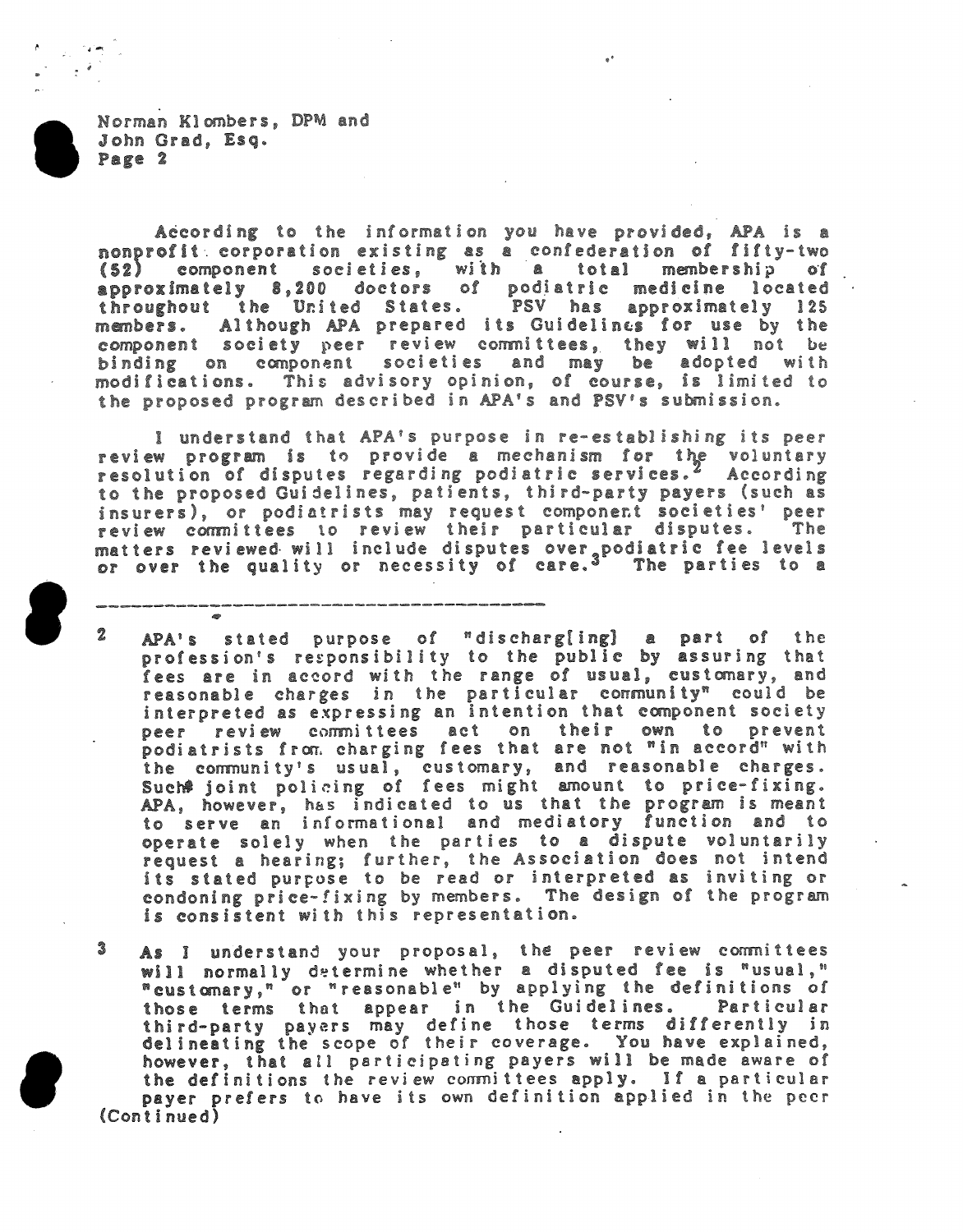dispute must voluntarily agree to participate in the peer review process. In addition, peer review determinations will be<br>advisory in nature, unless the parties have freely agreed among themselves to be bound. You have further explained that APA's component societies or their peer review committees will not be involved in the decision by the parties whether to choose to be bound by the results of the peer review process.

The program described in the Guidelines contains other notable aspects. For example, deliberations and decisions by any review committee are considered confidential communications, to be released only to the third-party payer, the podiatrist being<br>reviewed, and, when appropriate, to the patient, unless the law otherwise requires. Moreover, review committee deliberations and decisions are limited to the particular fee or use of services in question. Parties dissatisfied with the decisions of a peer review committee may appeal the committee's decision to the Regional Appeals Committee, which has all the powers of review the state committee possesses. Parties dissatisfied with Regional Appeals Committee decisions may appeal to the Insurance Committee of the APA Board of Trustees, but the Insurance Committee shall accept fee disputes for appeal only when the issue is unusuallly important.

As you know, the antitrust laws treat peer review sponsored by a professional association as concerted activity of the members of the association. Such joint action violates the Federal Trade Commission Act and the other antitrust laws if it unreasonably restrains competition. The major competitive concern peer review of fees creates is that it may threaten independ finit pricing by the association's members and dampen the cost-control efforts of third-party payers, resulting in higher Similarly, peer review involving the necessity, lees.  $or$ quality, of care can injure competition if used to discourage or hinder innovative-practice techniques or cost-control arrangements. These anticompetitive results would, of course, be most likely to occur if the sponsoring organization has market power or intends such results, and if patients, payers, or practitioners are coerced into using the peer review process and abiding by its decisions.

review process, it may so request. If that request is not honored, the payer may, of course, choose either not to submit its claim to the peer review committee or not to follow the recommendation the committee made.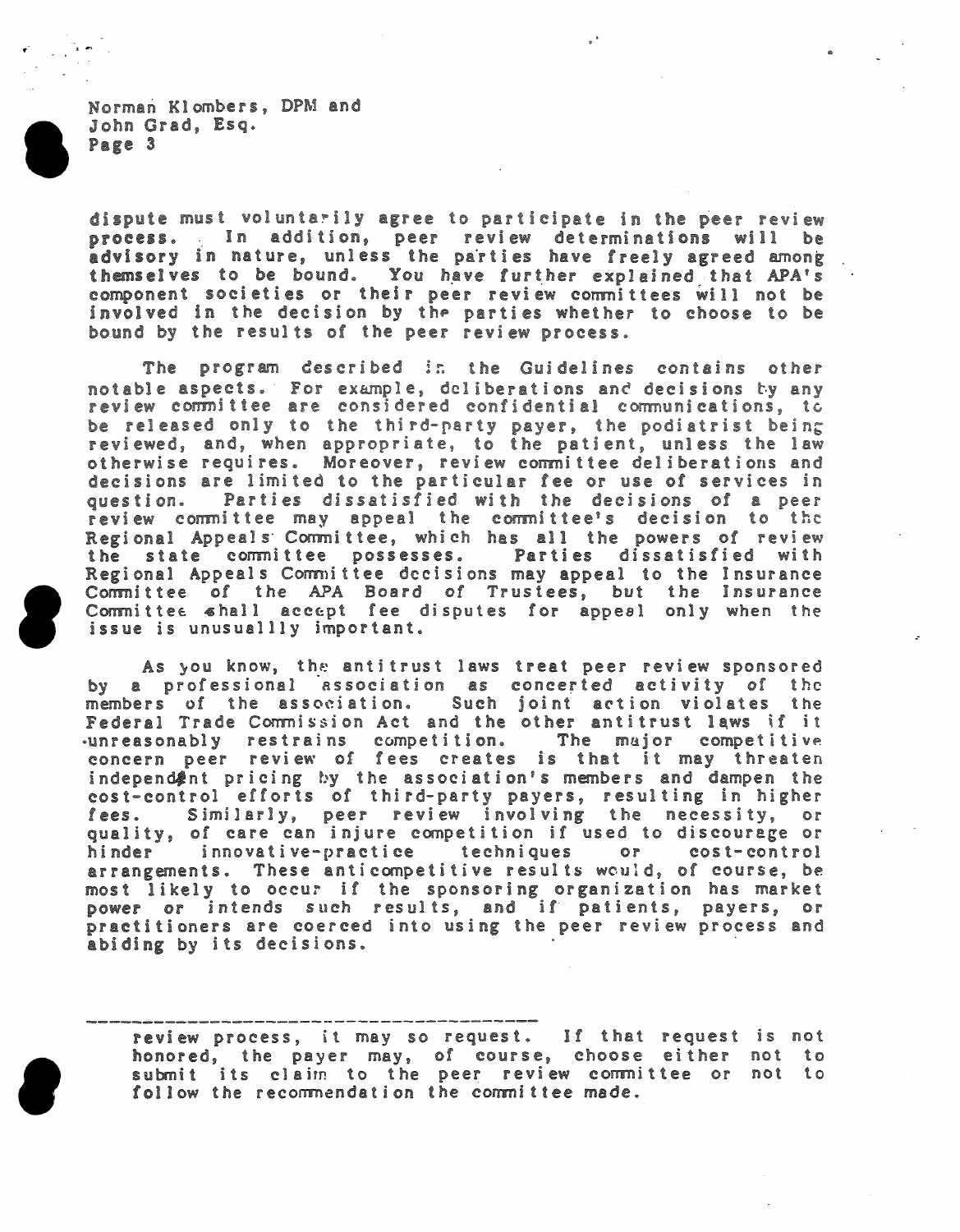$\mathcal{F} \propto \mathcal{F} \left( \mathbf{r} \right)$  $\mathcal{L}^{(1)} = \mathcal{L}^{(0)}$ 

> In considering the request submitted by APA and PSV, the Bureau has reviewed both the Commission's advisory opinion on fee review issued April 8, 1982, to the Iowa Dental Association, and. the Commission's advisory opinion on utilization and quality of care review issued May 9, 1983, to the Rhode Island Professional Standards Review Organization (copies enclosed).<sup>4</sup> The Bureau is of the opinion that operation of the proposed peer review program, as described, would not violate Section 5 of the Federal Trade Commission Act, 15 U.S.C. § 45.

> This conclusion is based on several elements. First, APA's intent in designing the proposed program or in recommending that<br>component societies recommence peer review activities does not appear to be anticompetitive. Moreover, the voluntary and advisory<sup>5</sup> nature of the program makes it unlikely that the peer review process, if oparated as proposed, could be used either (a) to coerce the parties into adopting the policies of APA or its component societies or (b) to facilitate price-fixing, boycotts, or other anticompetitive conspiracies. Further, the procedural safeguards described above should limit the dissemination of information concerning the matters under review and their results, thus obviating any fears that the process might influence practices in a whole community or state. It therefore appears unlikely that the proposed program will cause significant anticompetitive effects in markets for the financing or provision of podiatric services.

> 4 We have also reviewed the Supreme Court's decision in Union Labor Life Insurance Co. v. Pireno, \_\_\_ U.S. \_\_\_, 102 S. Ct. 3002 (1982). The Pireno decision did not decide whether peer review programs violate the antitrust laws. Pireno held only that peer review does not constitute the "business of insurance" and therefore is subject to antitrust scrutiny, and no other case has addressed the legality under the antitrust laws of peer review programs.

\$ As discussed above, the program APA proposes is advisorv unless the parties to a dispute independently agree to be bound by the results of the peer review process. Because<br>neither APA nor its local components will participate in the parties' independent agreement to abide by the decision of the peer review process, nor attempt to assure such compliance, the sponsoring society cannot coerce or put undue pressure on the participants who choose to be bound.